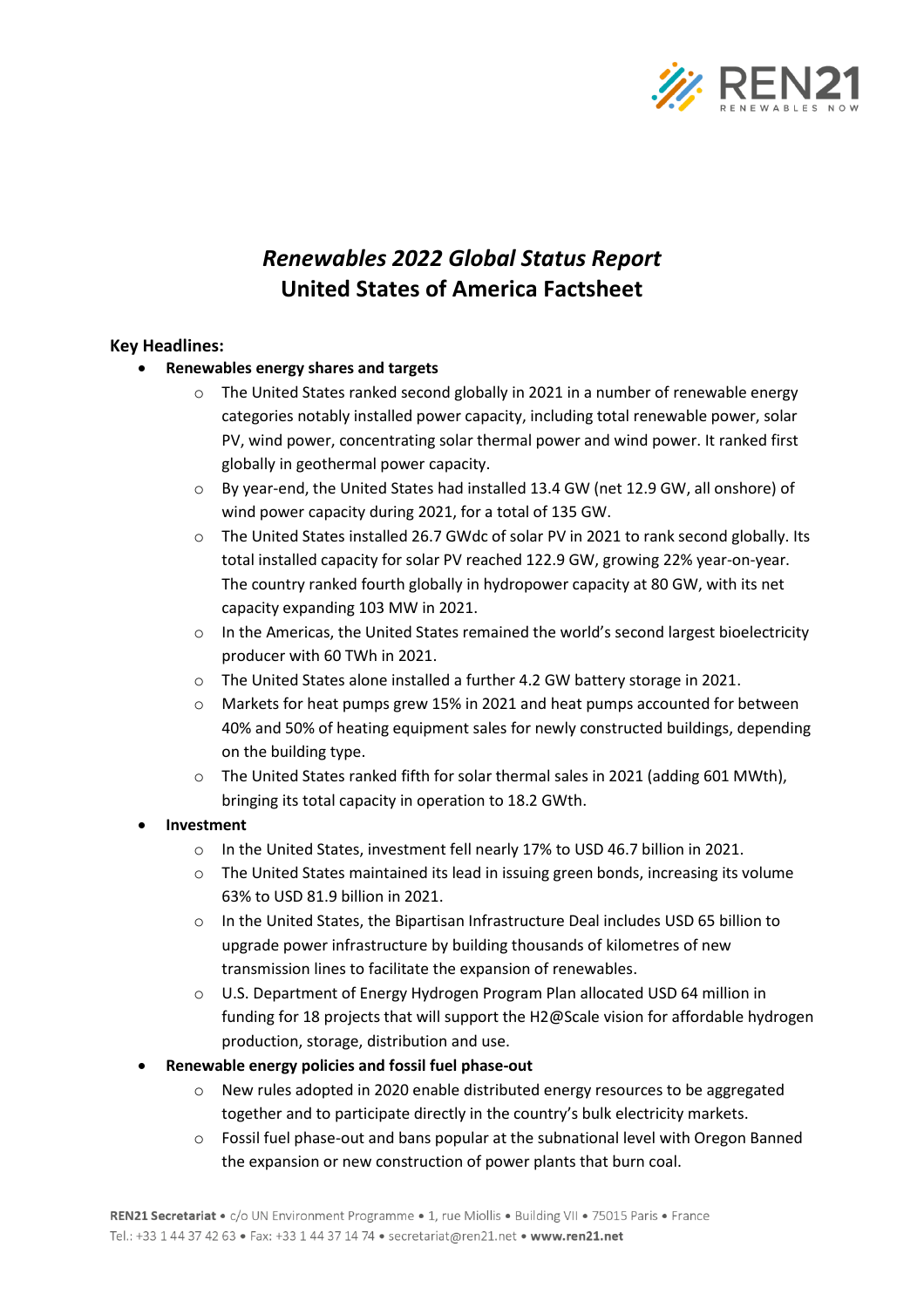

- Phase-out of oil and gas production in California.
- Ban on oil and gas in new buildings in Massachusetts.
- Renewable heating and cooling mandates in buildings in Connecticut and Rhode Island.

## **UNITED STATES ENERGY STATISTICS**

| GDP                                               | 23.00 USD trillion as of 2020                                                                                   |
|---------------------------------------------------|-----------------------------------------------------------------------------------------------------------------|
| Population                                        | 331,893,745 as of 2020                                                                                          |
| USD invested in renewables in the country         | The United States invested 46.7 billion USD in<br>renewables in 2021, equivalent to the GDP of<br>Uruguay 2020. |
| Total installed capacity of renewable power       | 398 GW - Almost enough to power all of Central<br>& South America, a growing trend (85GW<br>additions in 2021). |
| Renewable energy developments in past 10<br>years | Renewable energy share in final energy demand<br>increased by 42% between 2009 and 2019.                        |

## **RENEWABLE ENERGY POLICY SITUATION IN THE UNITED STATES**

| <b>Indicator</b>          | <b>Sector and year</b>                                                 |  |  |
|---------------------------|------------------------------------------------------------------------|--|--|
| Renewable energy targets  | Economy-wide RE: No national target, but a sub-national<br>$\bullet$   |  |  |
|                           | target of 100% clean energy in Oregon by 2040.                         |  |  |
|                           | Power: 100% clean electricity by 2035. Several installed<br>$\bullet$  |  |  |
|                           | capacity targets announced in 2021 including in                        |  |  |
|                           | Massachusetts, New Jersey and North Carolina for                       |  |  |
|                           | offshore wind. National target of 30GW of electricity                  |  |  |
|                           | from offshore wind by 2030 and 110GW by 2050.                          |  |  |
|                           | Transport: Partial ICE phase-out by 2030.<br>$\bullet$                 |  |  |
|                           |                                                                        |  |  |
| Net-zero target           | Net zero target by 2050 in law.                                        |  |  |
| Renewable energy policies |                                                                        |  |  |
| New policies in 2021      | Tax deductions and exemptions: Solar ready provisions for<br>$\bullet$ |  |  |
|                           | detached one- and two-family dwellings and townhouses.                 |  |  |
|                           |                                                                        |  |  |